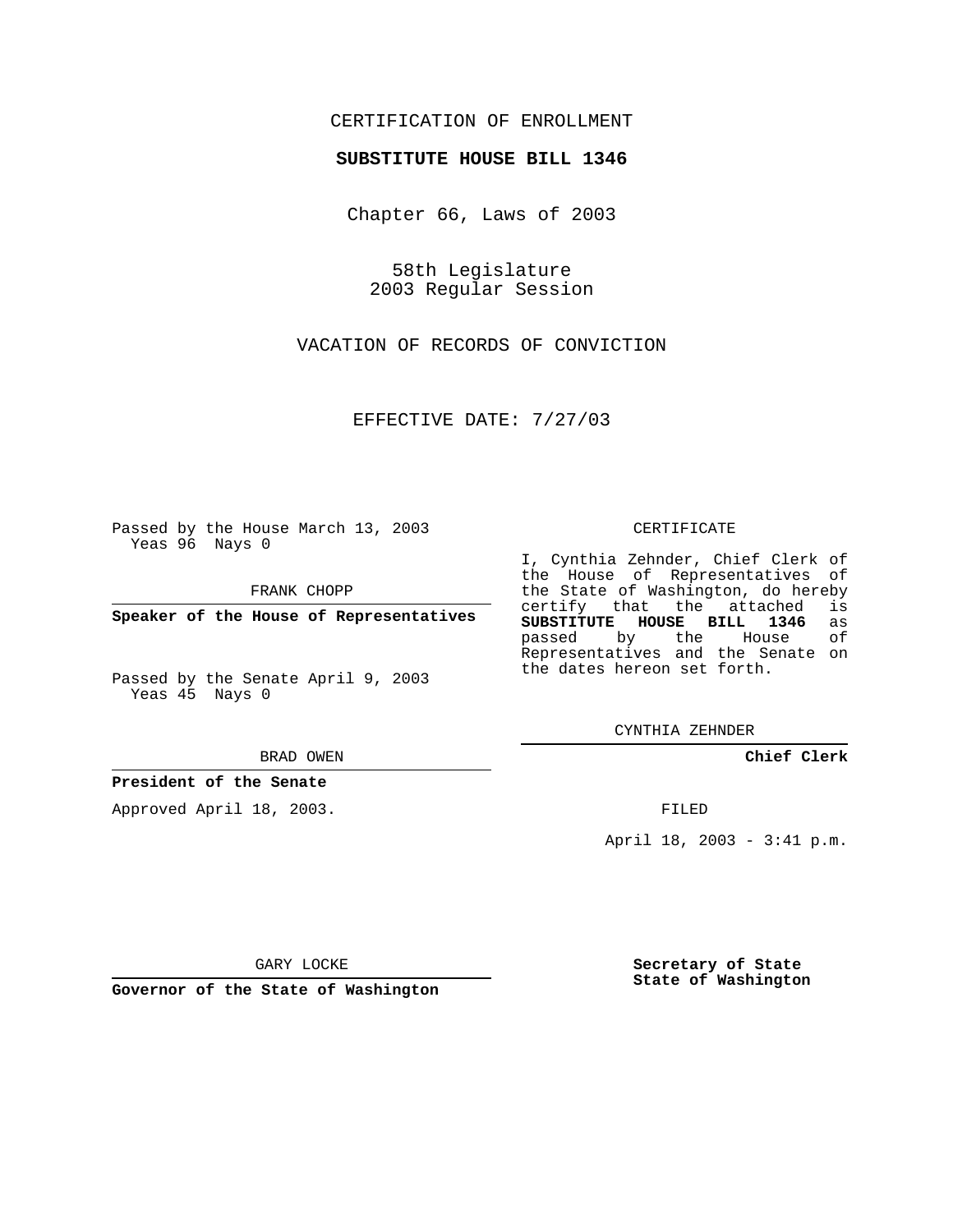# **SUBSTITUTE HOUSE BILL 1346** \_\_\_\_\_\_\_\_\_\_\_\_\_\_\_\_\_\_\_\_\_\_\_\_\_\_\_\_\_\_\_\_\_\_\_\_\_\_\_\_\_\_\_\_\_

\_\_\_\_\_\_\_\_\_\_\_\_\_\_\_\_\_\_\_\_\_\_\_\_\_\_\_\_\_\_\_\_\_\_\_\_\_\_\_\_\_\_\_\_\_

Passed Legislature - 2003 Regular Session

### **State of Washington 58th Legislature 2003 Regular Session**

**By** House Committee on Judiciary (originally sponsored by Representatives Lovick, Cairnes, Rockefeller, Campbell, Moeller, Clibborn, Cooper, Flannigan, Simpson, Kagi, Pettigrew and Chase)

READ FIRST TIME 02/28/03.

 1 AN ACT Relating to vacation of records of conviction for pre- 2 sentencing reform act felony offenses; and amending RCW 9.95.240 and 3 9.92.066.

4 BE IT ENACTED BY THE LEGISLATURE OF THE STATE OF WASHINGTON:

 5 **Sec. 1.** RCW 9.95.240 and 1957 c 227 s 7 are each amended to read 6 as follows:

7 (1) Every defendant who has fulfilled the conditions of his <u>or her</u> probation for the entire period thereof, or who shall have been discharged from probation prior to the termination of the period thereof, may at any time prior to the expiration of the maximum period of punishment for the offense for which he or she has been convicted be 12 permitted in the discretion of the court to withdraw his <u>or her</u> plea of 13 guilty and enter a plea of not guilty, or if he <u>or she</u> has been convicted after a plea of not guilty, the court may in its discretion set aside the verdict of guilty; and in either case, the court may thereupon dismiss the information or indictment against such defendant, who shall thereafter be released from all penalties and disabilities 18 resulting from the offense or crime of which he <u>or she</u> has been 19 convicted. The probationer shall be informed of this right in his or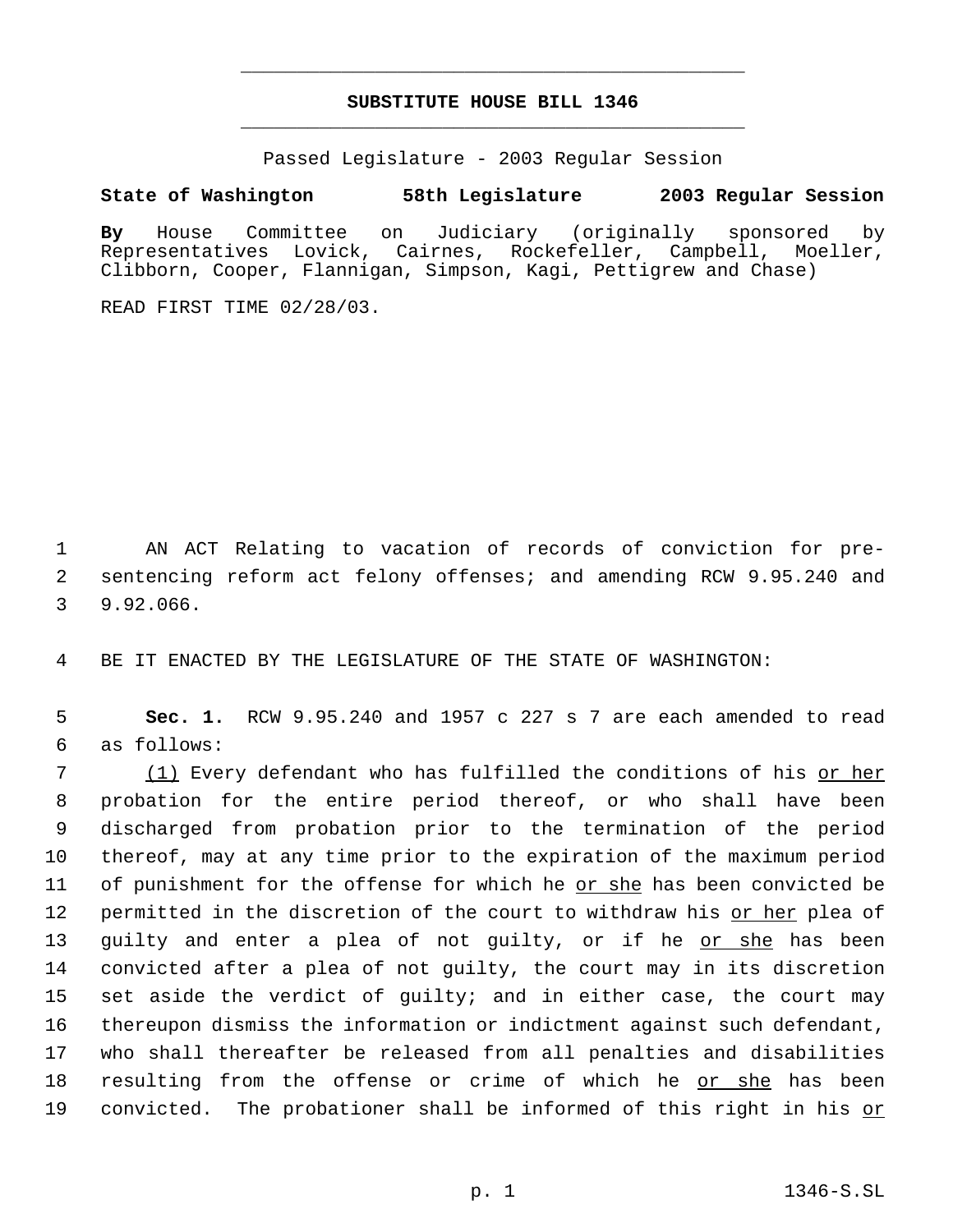1 her probation papers: PROVIDED, That in any subsequent prosecution, for any other offense, such prior conviction may be pleaded and proved, and shall have the same effect as if probation had not been granted, or the information or indictment dismissed.

 (2)(a) After the period of probation has expired, the defendant may apply to the sentencing court for a vacation of the defendant's record of conviction under RCW 9.94A.640. The court may, in its discretion, clear the record of conviction if it finds the defendant has met the equivalent of the tests in RCW 9.94A.640(2) as those tests would be applied to a person convicted of a crime committed before July 1, 1984. (b) The clerk of the court in which the vacation order is entered shall immediately transmit the order vacating the conviction to the Washington state patrol identification section and to the local police agency, if any, which holds criminal history information for the person 15 who is the subject of the conviction. The Washington state patrol and 16 any such local police agency shall immediately update their records to 17 reflect the vacation of the conviction, and shall transmit the order vacating the conviction to the federal bureau of investigation. A conviction that has been vacated under this section may not be 20 disseminated or disclosed by the state patrol or local law enforcement agency to any person, except other criminal justice enforcement agencies.

 **Sec. 2.** RCW 9.92.066 and 1971 ex.s. c 188 s 3 are each amended to read as follows:

 (1) Upon termination of any suspended sentence under RCW 9.92.060 or 9.95.210, such person may apply to the court for restoration of his 27 or her civil rights. Thereupon the court may in its discretion enter an order directing that such defendant shall thereafter be released from all penalties and disabilities resulting from the offense or crime 30 of which he or she has been convicted.

 (2)(a) Upon termination of a suspended sentence under RCW 9.92.060 or 9.95.210, the person may apply to the sentencing court for a vacation of the person's record of conviction under RCW 9.94A.640. The court may, in its discretion, clear the record of conviction if it finds the person has met the equivalent of the tests in RCW 9.94A.640(2) as those tests would be applied to a person convicted of a crime committed before July 1, 1984.